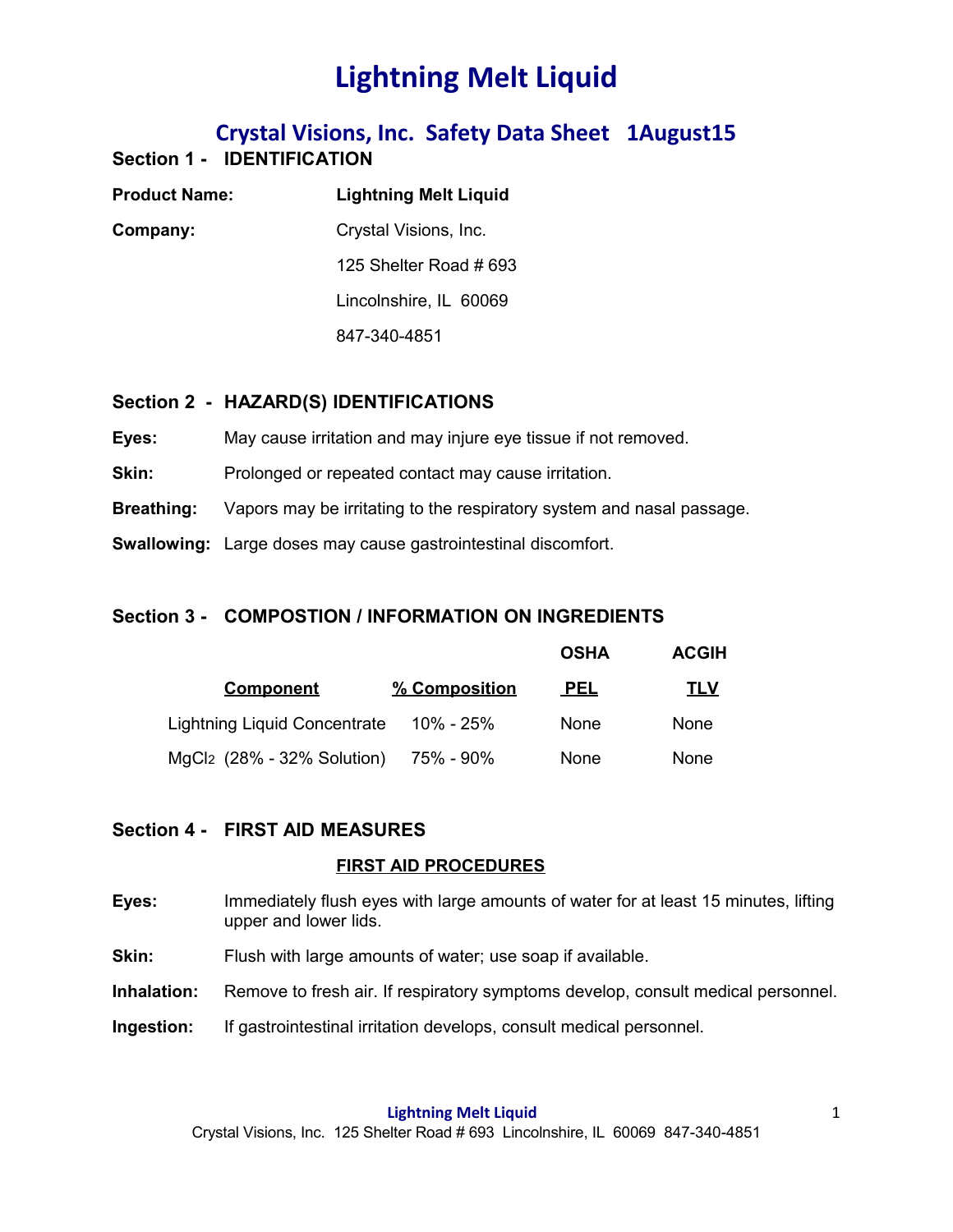## **Crystal Visions, Inc. Safety Data Sheet 1August15 Section 5 – FIRE FIGHTING MEASURES**

| <b>Flash Point:</b>                                | <b>None</b>                                                                                                                                                                      |                    |                  |
|----------------------------------------------------|----------------------------------------------------------------------------------------------------------------------------------------------------------------------------------|--------------------|------------------|
| <b>Flammable Limit:</b>                            | Foam or carbon dioxide or dry chemical.                                                                                                                                          |                    |                  |
|                                                    | Auto-ignition Temperature: Wear self-contained breathing apparatus with a full face piece<br>operated in pressure demand or other positive pressure mode<br>when fighting fires. |                    |                  |
| Fire and Explosion Hazard: Negligible fire hazard. |                                                                                                                                                                                  |                    |                  |
| <b>Neutralizing Chemicals:</b>                     | <b>None</b>                                                                                                                                                                      |                    |                  |
| <b>Special Firefighting:</b>                       | No special procedures required.                                                                                                                                                  |                    |                  |
| <b>Precautionary Statement:</b>                    | None                                                                                                                                                                             |                    |                  |
| <b>NFPA Hazard Code:</b>                           | Health = $0$                                                                                                                                                                     | Flammability = $0$ | Reactivity = $0$ |

## **Section 6 - ACCIDENTAL RELEASE MEASURES**

**Response to spills:** Spills should be contained and taken up with suitable absorbent and places in containers. Spill area can be washed with water.

## **Section 7 - HANDLING AND STORAGE**

Handle with reasonable care. Avoid breathing vapors. Store in a cool, dry place. Dispose of empty containers in accordance with local, state, and federal guidelines.

## **Section 8 - EXPOSURE CONTROLS / PERSONAL PROTECTION**

| <b>Respiratory Protection:</b> | If high vapor or mists concentrate, use of a respirator is<br>recommended.  |
|--------------------------------|-----------------------------------------------------------------------------|
| <b>Ventilation:</b>            | Use local exhaust to control mists.                                         |
| <b>Protective Gloves:</b>      | Impervious gloves are recommended.                                          |
| <b>Eye Protection:</b>         | Safety glasses with side shields or chemical goggles if mist is<br>present. |
| Clothing:                      | Appropriate clothing to prevent skin contact with this substance.           |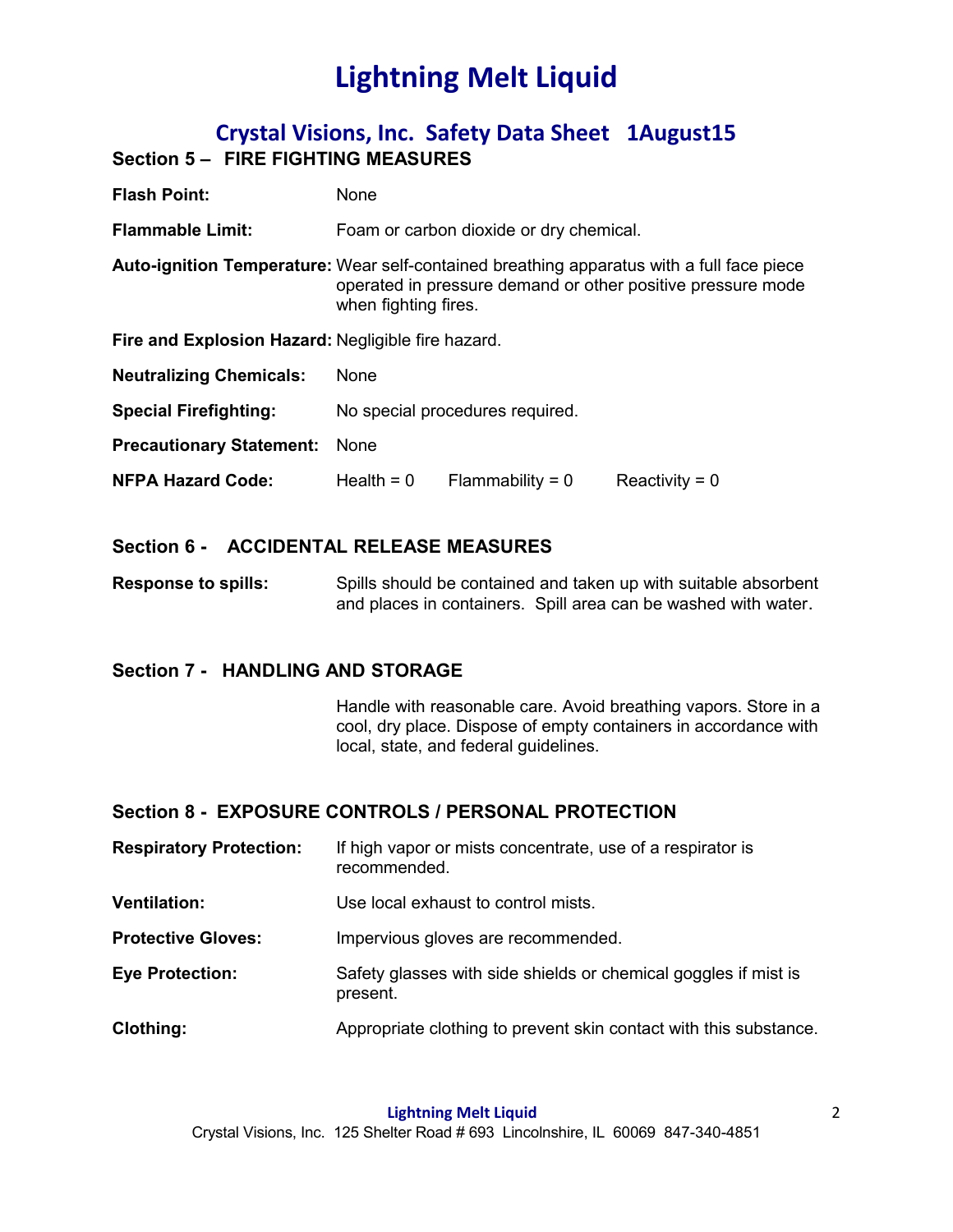# **Crystal Visions, Inc. Safety Data Sheet 1August15 Section 9 - PHYSICAL AND CHEMICAL PROPERTIES**

| Appearance / Odor:                 | Clear to amber with slight odor. |
|------------------------------------|----------------------------------|
| <b>Physical Description:</b>       | Liquid                           |
| pH:                                | $7.0 - 8.0$                      |
| <b>Boiling Point:</b>              | $240^{\circ}$ F                  |
| <b>Melting Point:</b>              | None noted                       |
| <b>H2O Solubility:</b>             | Complete                         |
| <b>Evaporation Rate:</b>           | Slower than water                |
| <b>Pure material / Mixture:</b>    | Mixture                          |
| <b>Specific Gravity:</b>           | $1.0 - 1.30$                     |
| <b>Volatile Organic Compounds:</b> | N/A                              |

### **Section 10 - STABILITY AND REACTIVITY**

| <b>Hazardous Polymerizations:</b> | Will not occur                                                    |
|-----------------------------------|-------------------------------------------------------------------|
| Stability:                        | <b>Stable</b>                                                     |
| Incompatibility:                  | Not reactive                                                      |
| <b>Hazardous Decomposition:</b>   | Hydrogen Chloride byproduct when heated to $> 572$ <sup>o</sup> F |
| <b>Conditions to Avoid:</b>       | <b>None</b>                                                       |

### **Section 11 - TOXICOLOGICAL INFORMATION**

| <b>Toxicity Hazard Rating:</b>         | Not currently listed under SARA Title III |
|----------------------------------------|-------------------------------------------|
| <b>OSHA Hazardous / Non-Hazardous:</b> | Non-Hazardous                             |

## **Section 12 - ECOLOGICAL INFORMATION**

Material does not cause significant environmental impact.